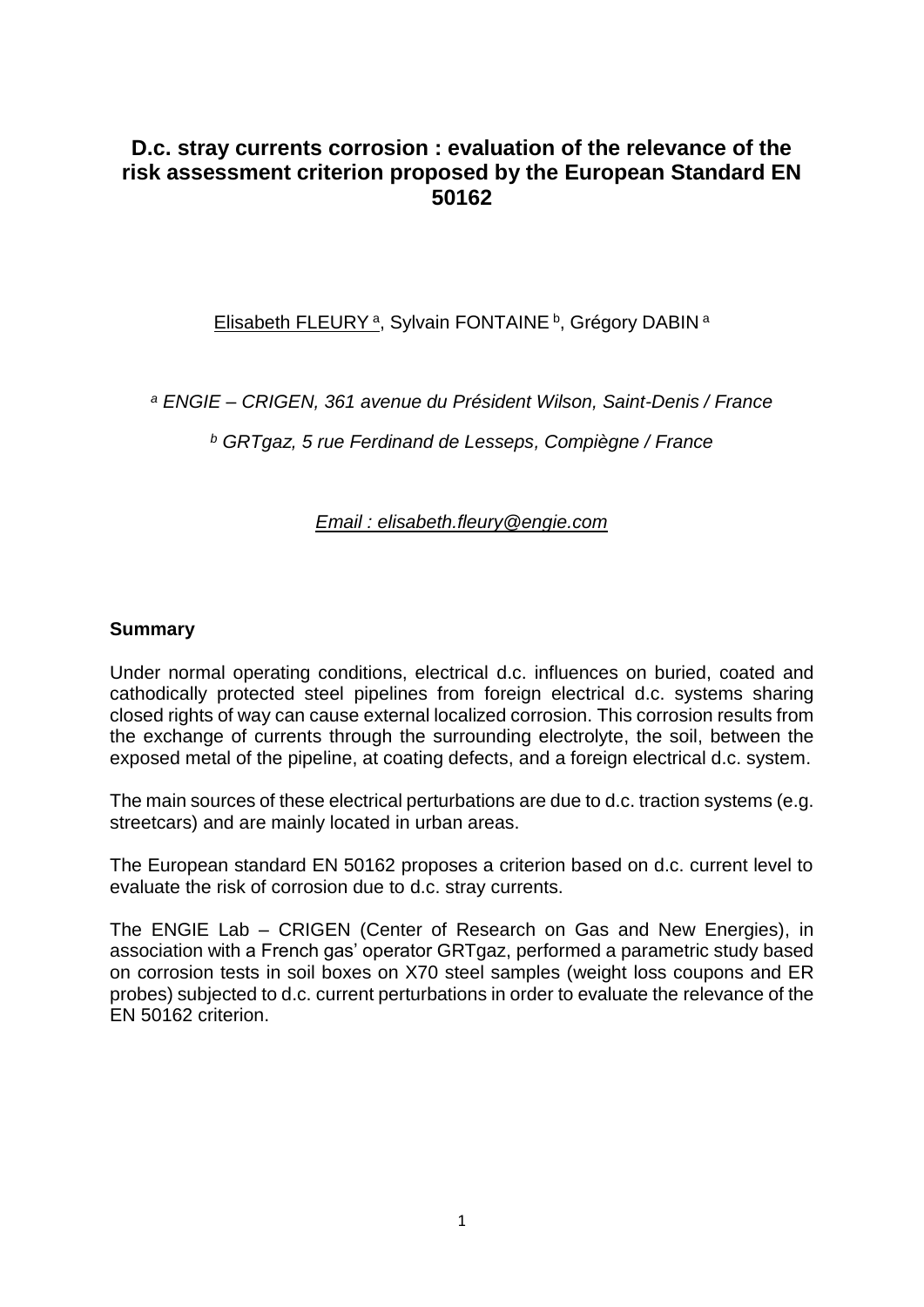# **1 Introduction**

## **1.1 Factors enhancing d.c. stray currents corrosion**

Some important corrosion issues can occur on buried, coated and cathodically protected pipelines due to d.c. stray currents involved by d.c. electrical systems (such as d.c. traction systems, railways…). This type of corrosion can lead to high corrosion rates and affects usually small localized coating defects.

This phenomenon depends on many factors such as:

- **duration and frequency of d.c. stray current perturbations:**
- surface area and shape of the coating defects;
- **EXECUTE:** intensity of the d.c. perturbation;
- cathodic protection (CP) parameters: d.c. polarization potential and d.c. cathodic current density on the exposed metal, resulting from the CP protection system;
- and also the composition of the soil as well as the soil solution.

These numerous factors must be taken into account to fully predict the behavior of pipelines subjected to the d.c. stray current corrosion.

As corrosion rates could be high, it is necessary for pipelines' operators to identify as well as possible the risk of corrosion. For improving the monitoring of d.c. stray current corrosion, a criterion is given in the European Standard EN 50162 to assess the effectiveness of the cathodic protection and the associated d.c. corrosion risk. However, this criterion (detailed below) is specific to d.c. stray current issues and its first postulate is based on the European Standard EN 12954.

### **1.2 d.c. stray current criterion of the European standard EN 50162**

The European standard EN 50162:2005 proposes a criterion based mainly on the d.c. current measurement and the risk assessment proposed is made of 4 steps:

- 1 Measurement of the d.c. current during a period without any d.c. perturbation (for example, the night). It is assuming this d.c. current allows to respect cathodic protection criteria as defined in EN 12954. This current, named the reference current, corresponds to the period A in the [Figure 1](#page-2-0) below;
- 2 Measurement of the global d.c. current (corresponding to the CP current + the d.c. stray currents) during a continuous period of time (typically 24 hours);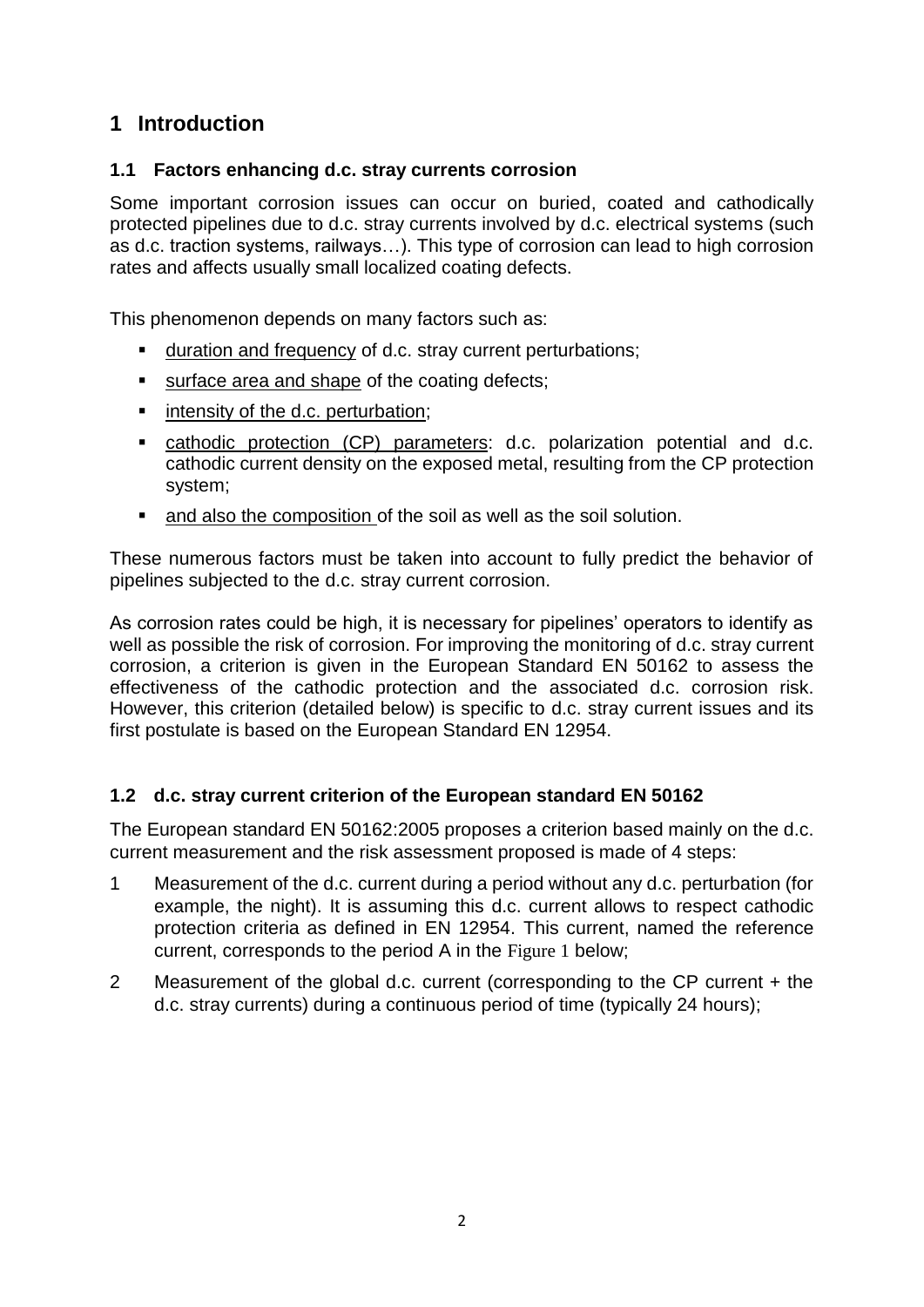3 Choice of the period of time (1 hour) with the highest probe current reductions for the risk assessment as it is illustrated by the [Figure 1](#page-2-0) below corresponding to the period B;



<span id="page-2-0"></span>**Figure 1.** Representation of a 24 hours measurement on a probe submitted to d.c. stray current interferences

| Percentage of global     | Maximum acceptable occurrence period |             |  |
|--------------------------|--------------------------------------|-------------|--|
| Id.c. by reference Id.c. | Percentage on the worst hour         | in secondes |  |
| > 70                     | Unlimited                            |             |  |
| < 70                     | 40                                   | 1440        |  |
| < 60                     | 20                                   | 720         |  |
| < 50                     | 10                                   | 360         |  |
| < 40                     | 5                                    | 180         |  |
| < 30                     | 2                                    | 72          |  |
| < 20                     |                                      | 36          |  |
| < 10                     | 0.5                                  | 18          |  |
| $\leq 0$                 | 0.1                                  | 3.6         |  |

4 Evaluation of the d.c. stray current corrosion risk based on the [Table 1](#page-2-1) below.

<span id="page-2-1"></span>**Table 1.** d.c. stray current corrosion risk assessment : maximal acceptable occurrence period of d.c. stray current per worst hour depending on the percentage of global current by reference current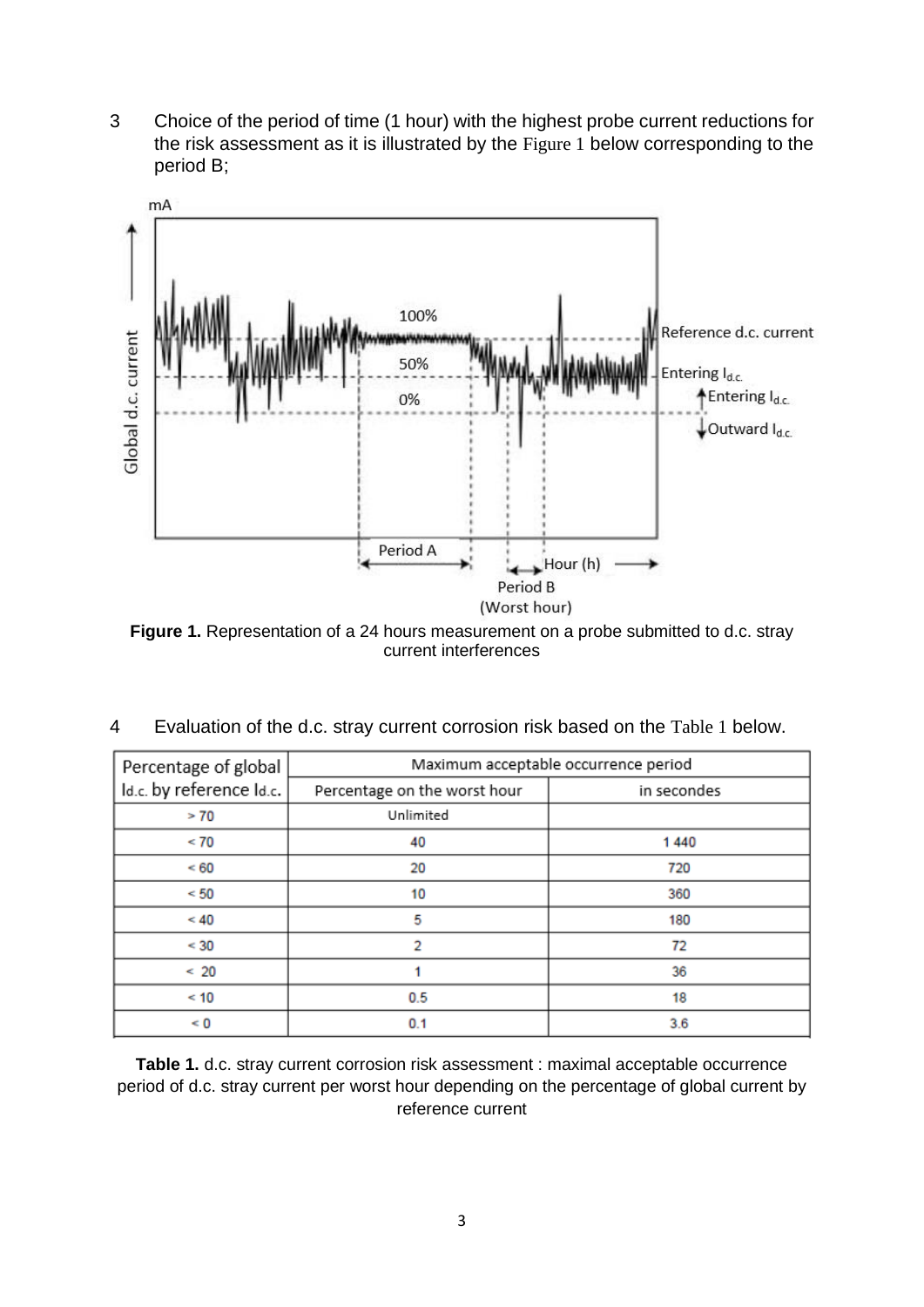For operational maintenance, this criterion:

- **•** is quite difficult to apply, mainly because the choice of the worst recorded hour is often subjective. In fact, the occurrence of fluctuation of the global current due to d.c. stray currents is very important and the highest probe current reductions do not always correspond to the "worst" hour period;
- **is not really accurate**, as some parameters, which could have an influence on d.c. stray current corrosion, are not precisely defined:
	- o d.c. anodic current intensity (outward currents);
	- o reference current intensity (corresponding to a low or high CP level);
	- o duration and frequency of d.c. stray currents (threshold on global time of perturbation is proposed by the criterion but, for example, would a single perturbation (which would last for a certain amount of time), or 10 different perturbations (having the same global duration) have the same consequences on the steel corrosion rate ?);
	- o Metallic exposed area of coating defect.

As a conclusion, based on experience, CP operators consider this criterion to be too conservative.

#### **1.3 Objectives of this work**

ENGIE Lab - CRIGEN performed a parametric study in order to:

- **•** better appreciate the impact of d.c. stray currents on corrosion phenomenon;
- **E** and evaluate the relevance of the criterion of the European standard EN 50162.

Laboratory tests were performed in soil boxes to evaluate the impact of several main parameters on d.c. stray currents corrosion, in particular, the impact of:

- cathodic protection potential;
- anodic d.c. stray currents intensity;
- duration of application of the d.c. interferences.

The experimental conditions of the tests, presented in this article, were focused on the worst threshold values of the European standard criterion (EN 50162), in order to evaluate its relevance.

# **2 Experimental Study**

### **2.1 Experimental setup**

The four experiments, presented here, were carried out in a glass electrochemical corrosion cell, as shown in [Figure 2](#page-4-0). This test cell is filled with pure sand of small size (grain diameter from 0 to 2 mm) wetted by a Na2SO<sup>4</sup> aqueous solution in the amount of 10 g/L which is controlled such as to get a soil resistivity of about 15  $\Omega$ .m. The humidity of the soil is around 60% relative to the water saturation of the soil.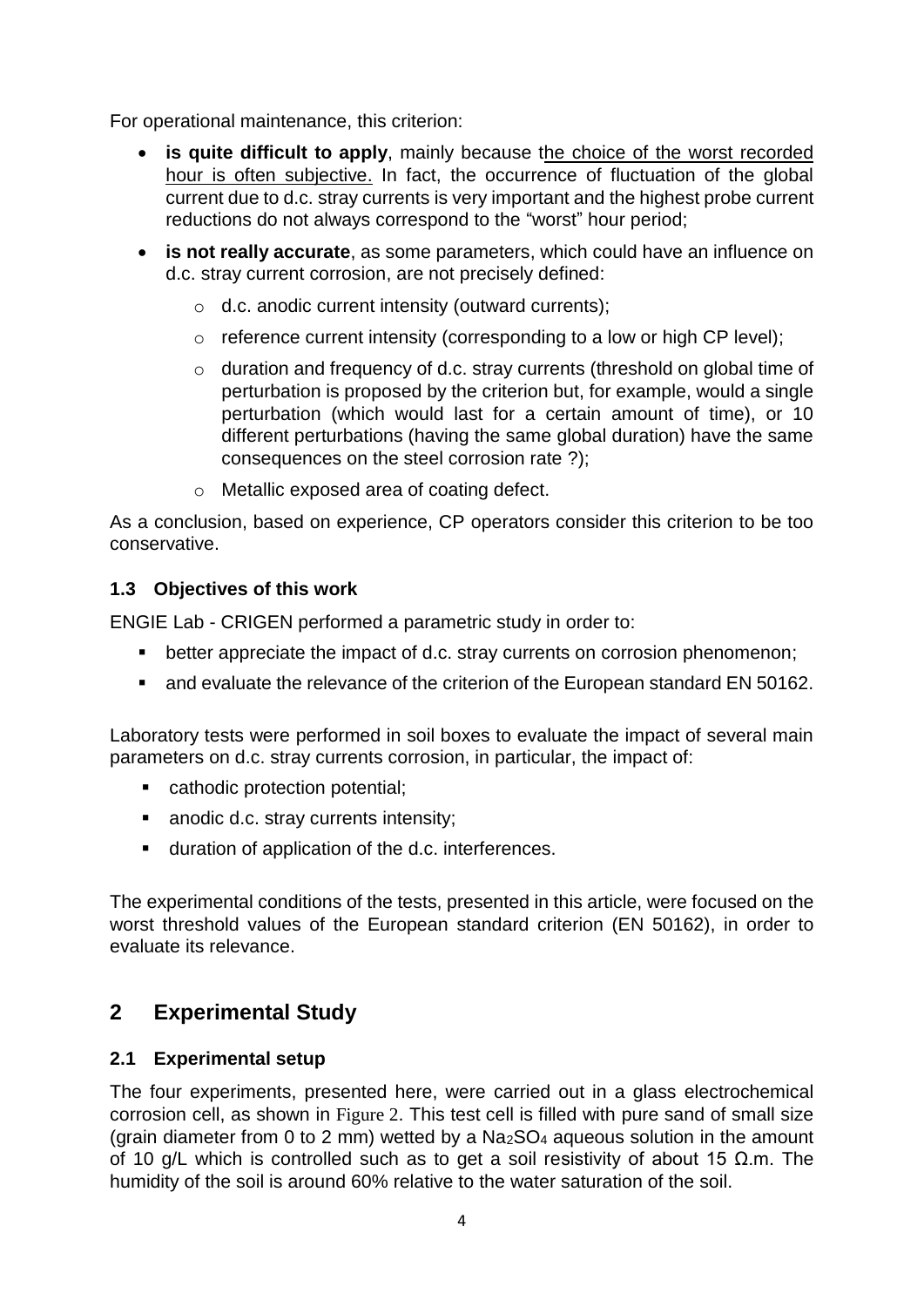The experimental setup is presented in [Figure 2](#page-4-0) and comports:

- A three-electrode cell including:
	- a steel working electrode present as a sample or as an Electrical Resistance Probe (ER-Probe) depending on the test performed;
	- a Cu/CuSO<sub>4</sub> reference electrode:
	- and a Mixed Metal Oxide grid (made of tantalum and iridium oxides) counter electrode;
- Two galvanostats : one for applying a fixed cathodic protection level and the other one for applying d.c. interferences to the working electrode. The galvanostats fully control (i) the d.c. currents applied, (ii) the instant ON-potential and (iii) the IR-Free potential (versus the reference electrode). Those parameters are regularly measured all test long;
- An oscilloscope was used (i) to check the applied signal, (ii) to perform a fast speed recording of the ON potentials of the working electrode during d.c. perturbation and (iii) to determinate regularly the IR-Free potential on samples.



**Figure 2.** Experimental setup

## <span id="page-4-0"></span>**2.2 Experimental procedure**

The testing campaign gathers 4 experiments split into two different types of samples, sum up in the [Table 2](#page-5-0) below:

1- Two tests were carried out on ER-probes in order to identify the threshold values of d.c. stray currents leading to develop significant corrosion (all others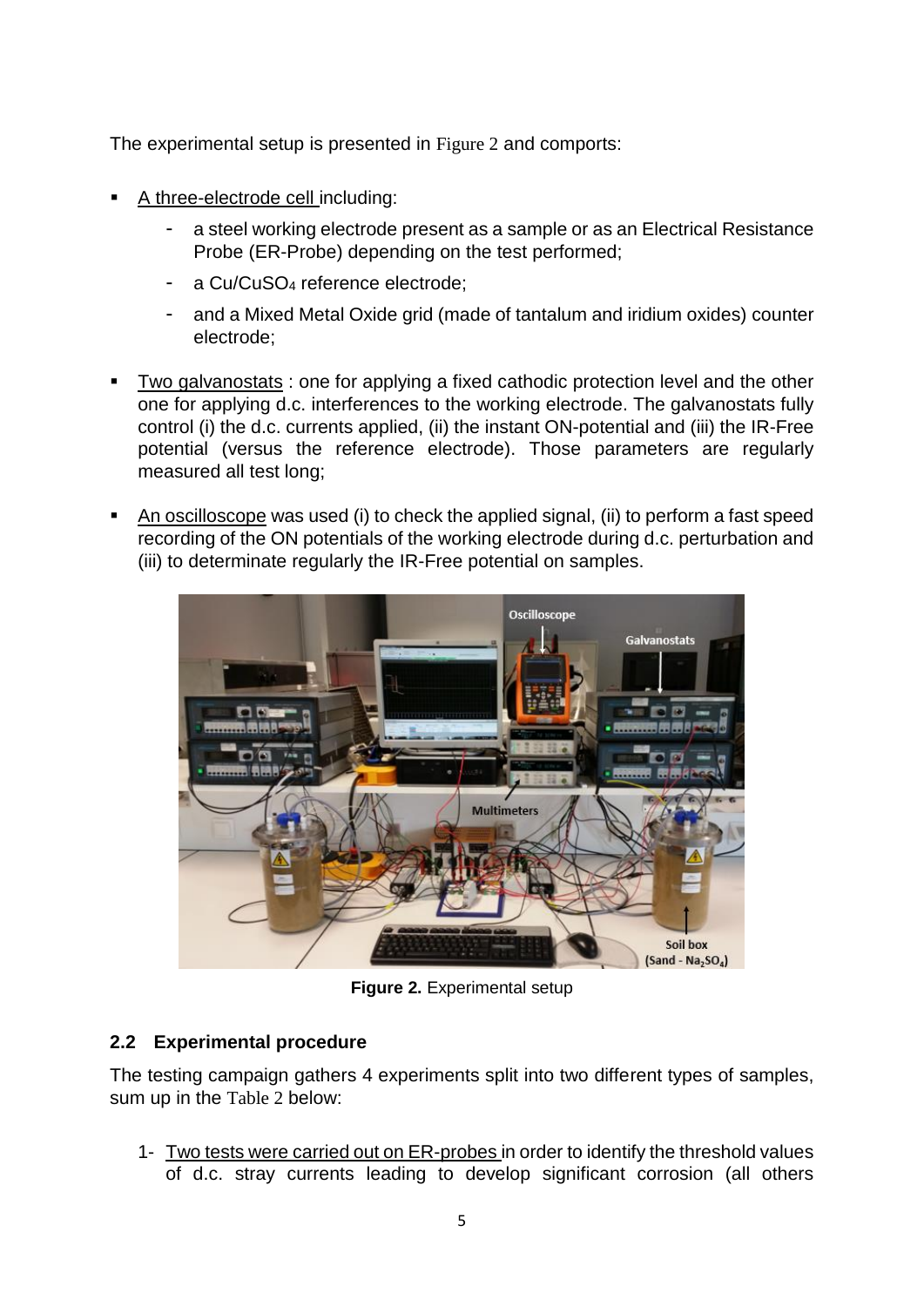experimental conditions were fixed). The d.c. stray current applied was increased each 8 days as long as the value of the instantaneous corrosion rate measured by the ER-probe was still lower than 10  $\mu$ m/y. As a result, in these tests, the applied d.c. stray current density ranges from 50 µA/cm² to 1000 µA/cm². For each test, the CP level applied corresponds to an IR-Free potential of -910 mV $_{CSE}$  (named "Low CP level") or -1150 mV $_{CSE}$  (named "High CP level");

2- Two Weight Loss (WL) tests are conducted on steel coupons in order to validate the instantaneous corrosion rates measured on ER-probes at the highest d.c. stray current applied (1000 µA/cm<sup>2</sup>) at each CP level (low and high). These sandblasted samples were made of carbon steel (X70) and placed in a sampleholder with a rectangular opening area of 1 cm<sup>2</sup>.

| <b>Test</b><br>reference | Working<br>electrode | <b>IR-Free Potential</b><br>linked to the fixed<br><b>CP</b> level | d.c. stray<br>current density   | <b>Duration</b>                                          |
|--------------------------|----------------------|--------------------------------------------------------------------|---------------------------------|----------------------------------------------------------|
| T <sub>1</sub>           | ER-probe             | $-910$ mV $_{CSE}$                                                 | from 50 $\mu$ A/cm <sup>2</sup> | A minima 8 days<br>for each anodic<br>d.c. current fixed |
| T <sub>2</sub>           | <b>ER-Probe</b>      | $-1150$ mV $c$ se                                                  | to 1000 µA/cm <sup>2</sup>      |                                                          |
| T3                       | <b>WL</b> coupon     | $-910$ mV $c$ se                                                   | 1000 $\mu$ A/cm <sup>2</sup>    | 21 days                                                  |
| T <sub>4</sub>           | WL coupon            | $-1150$ mV $_{CSE}$                                                |                                 |                                                          |

<span id="page-5-0"></span>**Table 2.** Main experimental and electrical conditions fixed for each test performed

As illustrated in [Figure 3](#page-6-0), the experiments were performed with the same procedure made of 2 common steps and 1 different step that depends of the test performed (see 3.a. and 3.b):

- 1) At the beginning of each experiment and before any polarization, the open circuit potential of the working electrode (WE) was measured until steady state and an electrochemical impedance spectroscopy (EIS) of the steel sample/soil interface was performed.
- 2) Then, the sample was polarized at least 24 hours in galvanic mode to reach the fixed IR-Free potential.
- 3) After step 2, d.c. stray current perturbations were applied to the steel samples and respected the schema of the [Figure 3](#page-6-0) below. Each day of perturbation was made of two different periods:
	- during 20 hours, an anodic d.c. perturbation with a rectangular shape signal was applied each 12 minutes during 2 or 5 seconds (depending on the type of tests defined below in a or b);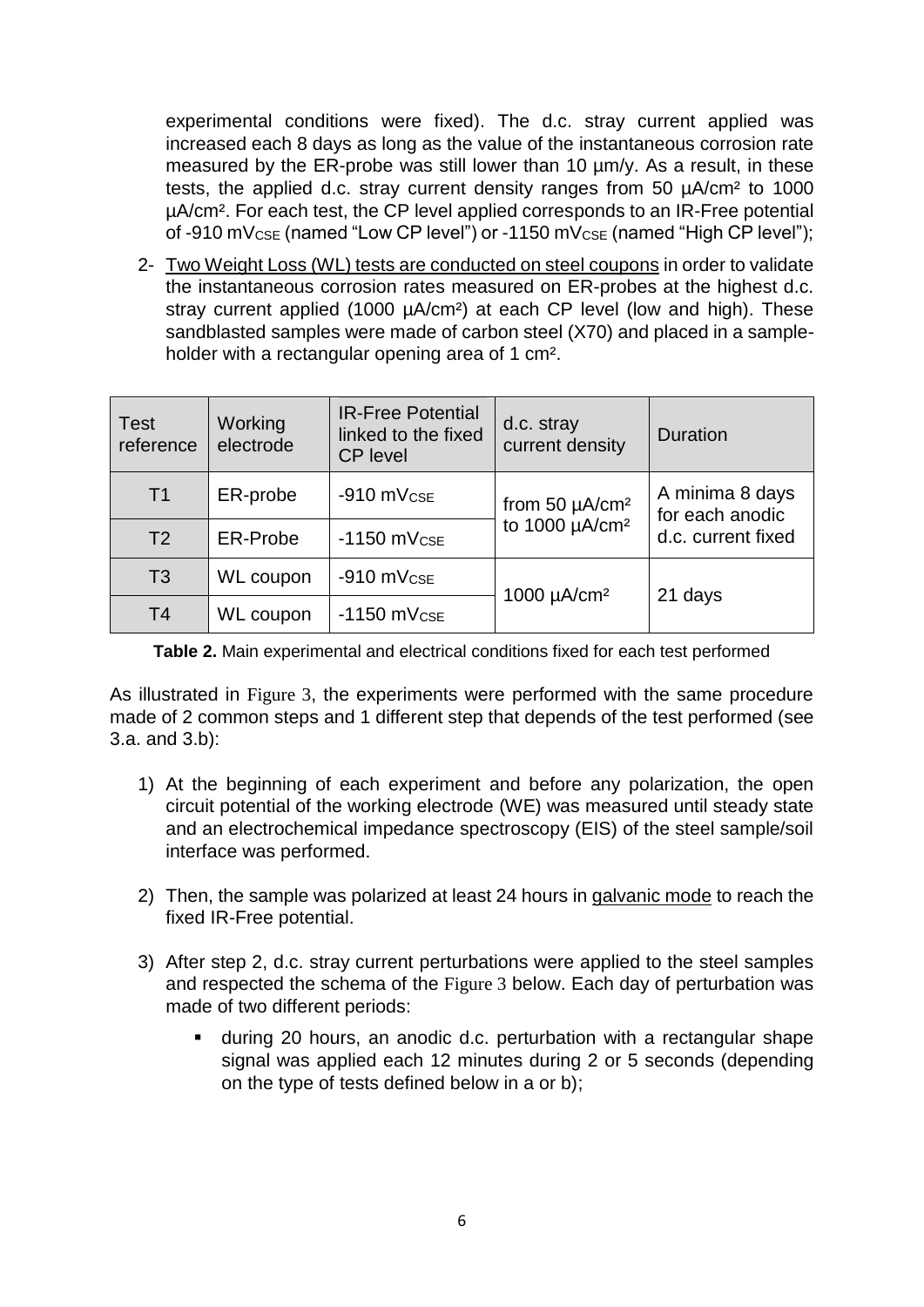during 4 hours no perturbation was applied, which corresponds to the night period (Period A, [Figure 1](#page-2-0)).



<span id="page-6-0"></span>**Figure 3.** Schema of d.c. stray current perturbations applied during the laboratory tests

Moreover, depending on the nature of the WE, different test procedures were applied concerning the duration and d.c. current density of perturbations and global time of test:

## a. For ER-Probes test:

Each 8 days ( $=$  a period), the intensity of the stray current was increased if the instantaneous corrosion rate observed on the steel sample of the probe is inferior to 10 µm/y. Before applying a new current intensity, the sample is maintained under CP during a minima 2 days to obtain a stabilized metal/soil interface. Six periods were performed. For each period, anodic d.c. currents were applied during 2 seconds:

- Period 1:  $J_{d.c.} = +50 \text{ uA/m}^2$ :
- Period 2:  $J_{d.c.} = +100 \mu A/m^2$ ;
- Period 3:  $J_{d.c.} = +200 \mu A/cm^2$ ;
- Period 4:  $J_{d.c.} = +500 \mu A/cm^2$ ;
- Period 5:  $J_{d.c.} = +750 \mu A/cm^2$ ;
- Period 6:  $J_{d.c.} = +1000 \mu A/cm^2$ .

A seventh period was added, with the same d.c. stray current intensity than the sixth period but with longer d.c. stray currents cycles of 5 seconds each 12 minutes (i.e. 25 seconds per hour) **during a minima 8 days**:

Period 7:  $J_{d.c.} = +1000 \mu A/cm^2$ .

Note that regarding the standard EN 50162, all these test conditions on ER-probes correspond to a risk of d.c. stray current corrosion.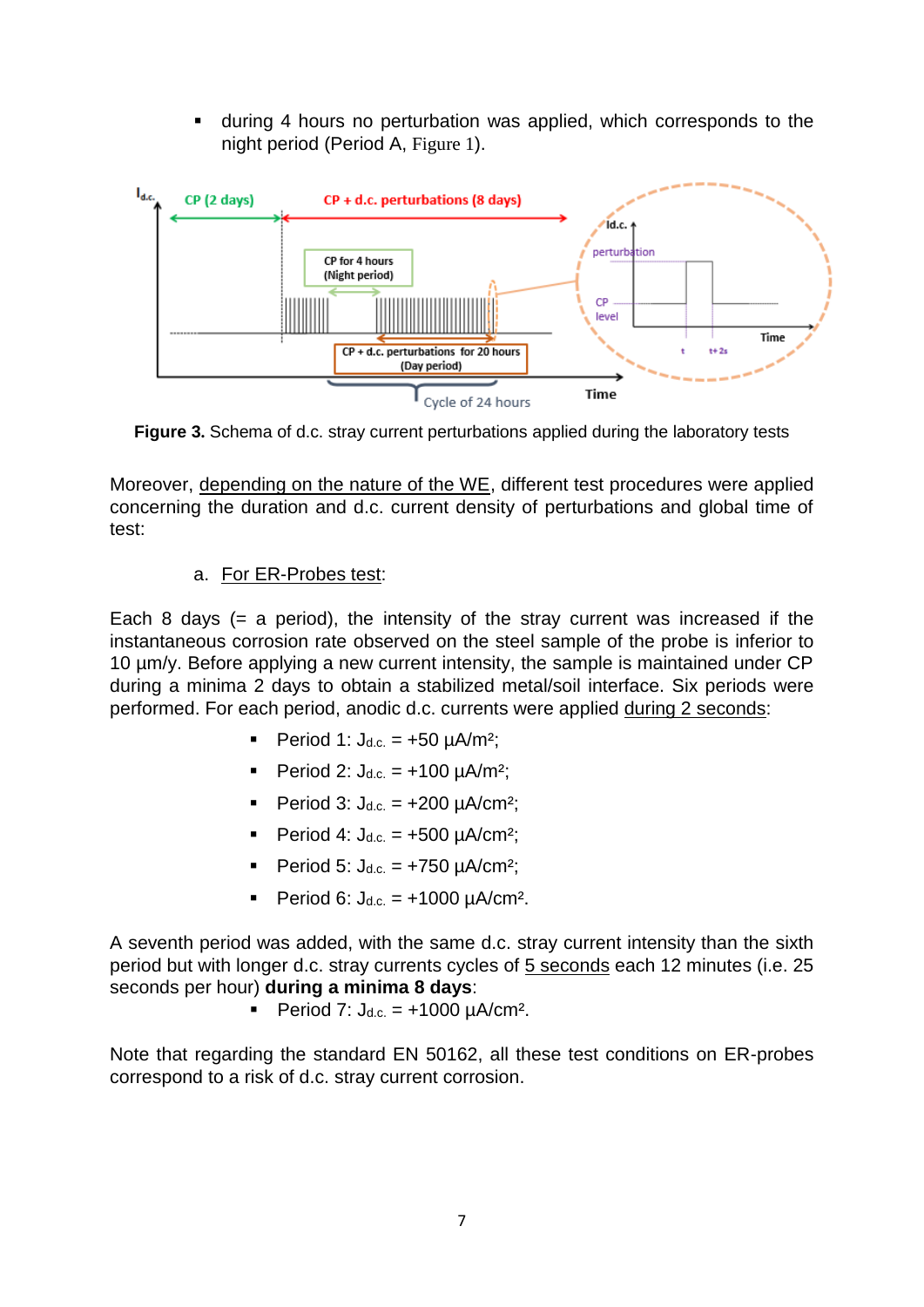#### b. For weight loss measurement test:

The electrical conditions of these tests are equal to the seventh period of the ER-Probes test, i.e. application of a d.c. perturbation of 5 seconds each 12 minutes with a current density of +1000 µA/cm² **during 21 days**.

In the same way, regarding to the standard EN 50162, these test conditions on weight loss coupons correspond to a risk assessment of d.c. stray current corrosion.

The estimation of the corrosion rate by weight loss measurement included the total time of exposure (including the step 1 on time duration) and referred to a one year time exposure, assuming a long term and a uniform attack on the total exposed area (1 cm²), leading to a constant corrosion rate.

For all the tests performed, basic parameters were automatically registered such as:

- d.c. current,
- ON-potential,
- redox potential at the soil/metal interface and in the bulk,
- temperature in the cell.

OFF-potential measurements were also performed during the tests. *Note that in this paper, we considered that the "OFF-potential (EOFF)" is similar to the "IR-Free potential" and the term "OFF-potential" is preferentially used*.

For the determination of the OFF-potential, we use an oscilloscope and consider that the EOFF corresponds to the average potential measured between 5 ms and 25 ms after the CP has been switched off, which is the method adopted by French pipeline operators. All the OFF-potential values presented here are measured outside the anodic d.c. perturbations signal.

## **3 Results & discussion**

## **3.1 Results of ER-probes**

### **3.1.1 Electrical parameters measurements**

The Open-circuit potential (OCP) of each sample was initially measured, the stabilized value of the OCP is given in [Table 3](#page-8-0) below.

Then, the ON-potentials and the cathodic d.c. currents corresponding to cathodic protection were monitored all test long. Their average values are also presented in the [Table 3](#page-8-0) below.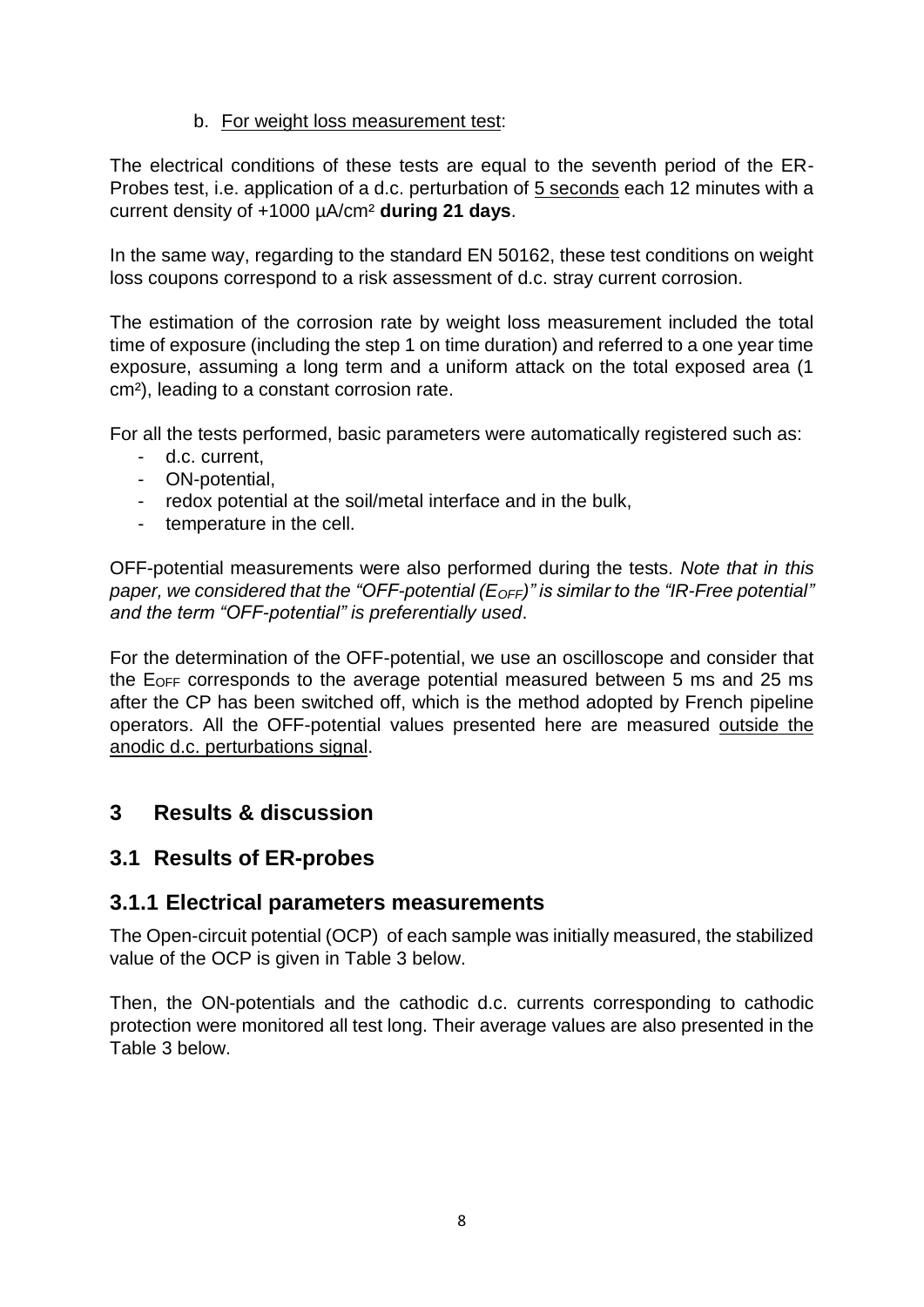| Tests reference                                                                    | <b>Initial OCP</b> | Average ON-<br>Potential | Average fixed d.c.<br>protection current<br>density |
|------------------------------------------------------------------------------------|--------------------|--------------------------|-----------------------------------------------------|
| T1<br>ER-probe<br>Low CP ( $E_{OFF}$ = -910 mV $_{CSE}$ )                          | $-658$ mV $c$ se   | $-1.1VCSE$               | $-360 \mu A/cm^2$                                   |
| T2<br>ER-probe<br>High CP ( $E_{OFF}$ -1150 mV $_{CSE}$ )                          | $-693$ mV $_{CSE}$ | $-1.8VCSE$               | $-2700 \mu A/cm^2$                                  |
| T3<br><b>Weight Loss Coupon</b><br>Low CP ( $E_{OFF} = -910$ mV <sub>CSE</sub> )   | $-657$ mV $\csc$   | $-1.1$ V $c$ se          | $-380 \mu A/cm^2$                                   |
| T4<br><b>Weight Loss Coupon</b><br>High CP ( $E_{OFF} = -1150$ mV <sub>CSE</sub> ) | $-611$ mV $_{CSE}$ | $-2.4VCSE$               | $-6100 \mu A/cm^2$                                  |

**Table 3.** Comparison of main electrical parameters measured

<span id="page-8-0"></span>The value of the different parameters measured for tests at low CP level (T1 and T3) are consistent. On the contrary, these values are quite different for tests at high CP level (T2 and T4). In fact, even if the soil conditions and the bedding method are similar for each test performed, OCP is lower for test T4 on WL coupon than for test T2 on ER-probe (respectively -611 mV $\csc$  and -693 mV $\csc$ ) which resulting in a lower ONpotential and a lower d.c. protection current to reach the same fixed-OFF potential of -1150 mVCSE. This observation could be due to a different contact area at the soil/metal interface.

# **3.1.2 Comparison of induced ON-potential during an anodic d.c. perturbation depending on the CP level applied**

During the tests T1 and T2 on the ER-probes (respectively low and high CP level), the ON-potentials with high acquisition frequency were monitored during different anodic d.c. current perturbations (2 s with  $I_{d.c.}$  equal to  $+200$ ,  $+500$ ,  $+750$  and  $+1000$   $\mu$ A/cm<sup>2</sup>). The results are illustrated in [Figure 4](#page-8-1) below.



<span id="page-8-1"></span>**Figure 4.** Monitoring of the ON-potential during anodic d.c. perturbation depending on CP level applied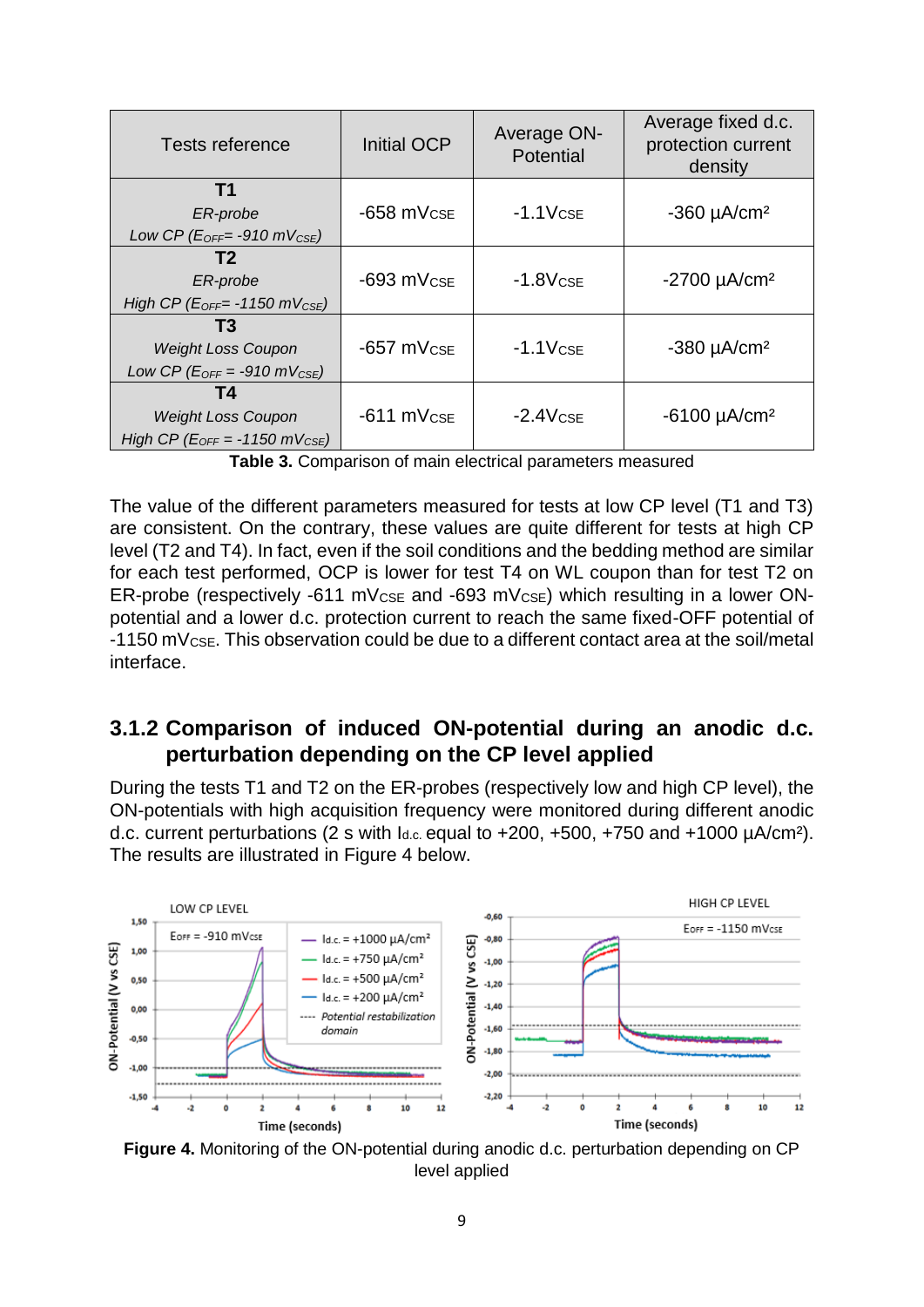These results point out interesting information:

- Logically, the higher the anodic d.c. current of the perturbation, the higher the ON-potential;
- Depending on the CP level applied to the coupon:
	- The shape of the ON-potential signals is different: quite stabilized for high CP but not for low CP;
	- o The values of the ON-potential stay cathodic at the end of the 2 s d.c. perturbation applied for high CP level and vary between -800 mV<sub>CSE</sub> and -1100 mVCSE whereas for low CP level, ON-potentials reach very anodic values from -500 mV<sub>CSE</sub> to +1000mV<sub>CSE</sub>. This result show an influence of CP level on corrosion behaviour at the soil/metal interface.

# **3.1.3 Residual thickness of ER-probes**

Residual thicknesses of each ER-probe were monitored during 90 days and are illustrated by the [Figure 5](#page-9-0) below. These results show that no corrosion behaviour was detected on both probes, independently on either the CP level conditions fixed during the tests (-910 mVOFF,CSE or -1150 mVOFF,CSE), nor the d.c. current intensity of the electrical perturbation of any period (which goes from +50  $\mu$ A/cm<sup>2</sup> to +1000  $\mu$ A/cm<sup>2</sup>).

The residual thicknesses measured are in accordance with the observation of metallic exposed area of each probe, indicating only very superficial attack (see probe pictures on [Figure 5\)](#page-9-0). Moreover, the residual thicknesses of the probes correspond to a corrosion rate inferior to 10 µm/y, considering an initial residual thickness of 494,4µm for low CP level and 493,7µm for high CP level.



<span id="page-9-0"></span>**Figure 5.** Residual thickness of ER-probes vary between 492 µm and 496 µm for both CP level conditions ( $E_{OFF}$  = -910 mV<sub>CSE</sub> – red line - and -1150 mV<sub>CSE</sub> – blue line).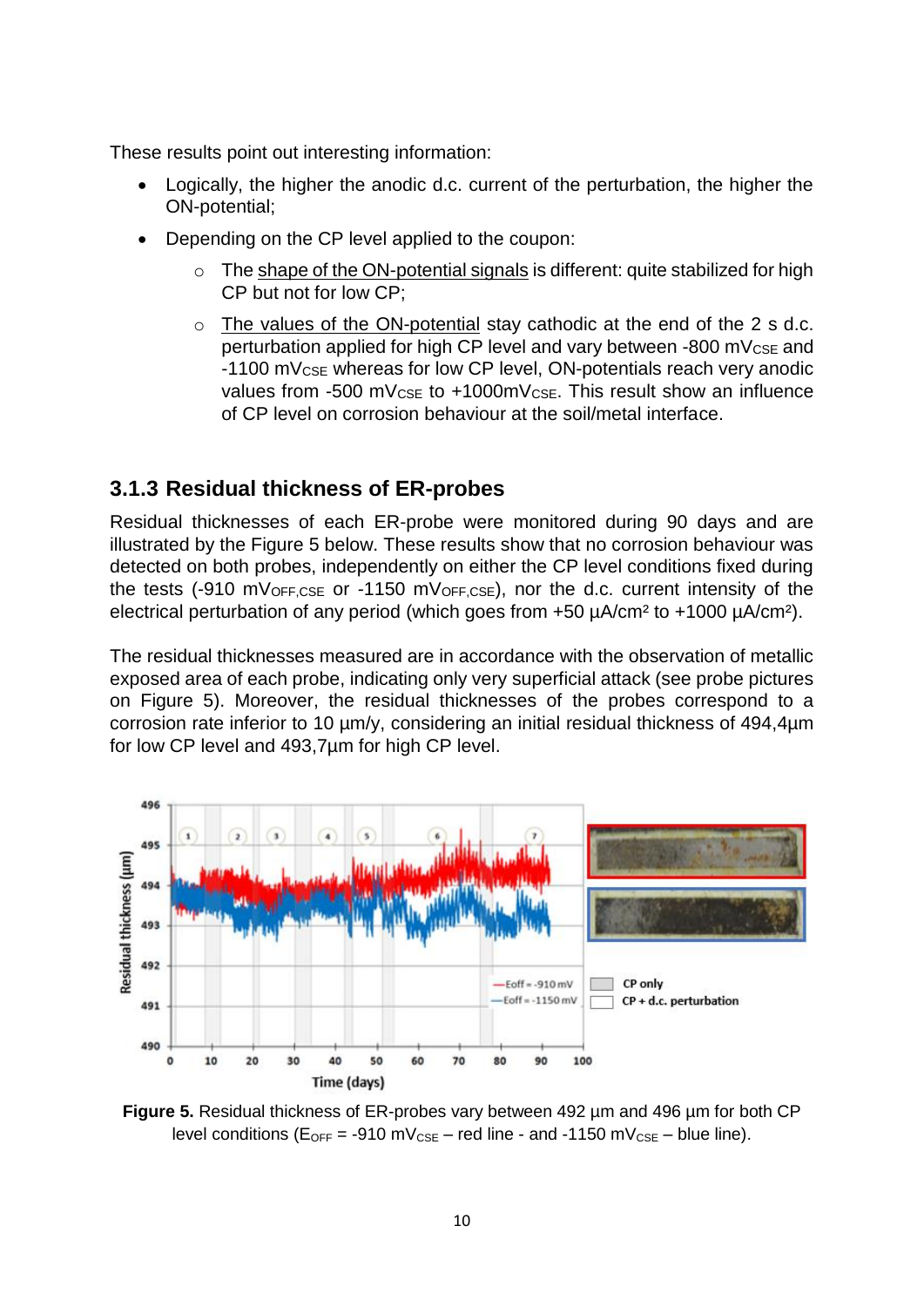Therefore, in these experimental soil conditions, the application of anodic d.c. current (i.e. outward currents) on ER-probe samples during more than 3,6 seconds per hour (as recommended by EN 50162) involves no corrosion behaviour. These results will be compared to weight loss tests to confirm the corrosion rates obtained.

# **3.2 Results of weight loss coupon tests**

Pictures of samples after corrosion tests T3 and T4 and corresponding corrosion rates are gathered in **[Table 4](#page-10-0)**.

These results confirm those observed on the ER-probes and show superficial corrosion on the exposed area of the metallic coupons. The corresponding estimated corrosion rates are lower than 20  $\mu$ m/y (which is the measurement uncertainty considered here), with respectively, 4  $\mu$ m/y for low CP level and 10  $\mu$ m/y for high CP level.

| Tests reference                                  | Picture after test | Picture after mechanic<br>and chemical cleaning | Corrosion rate                     |
|--------------------------------------------------|--------------------|-------------------------------------------------|------------------------------------|
| T3<br>$E_{OFF} = -910$ mV <sub>CSE</sub>         |                    |                                                 | $<$ 20 $\mu$ m/y<br>$(4 \mu m/y)$  |
| <b>T4</b><br>$E_{OFF}$ = -1150 mV <sub>CSE</sub> |                    |                                                 | $<$ 20 $\mu$ m/y<br>$(10 \mu m/y)$ |

**Table 4.** Results of corrosion tests on weight loss coupons

<span id="page-10-0"></span>The corrosion rates estimated on weight loss coupons show no significant corrosion behaviour while 25 s anodic d.c. perturbation at +1000 µA/cm² was applied on coupons, and confirm the results obtained on ER-probes. Even if, the WL tests were performed on a shorter time (21 days), the criterion of the European Standard EN 50162 appears to be too conservative and more investigations are needed to improve it.